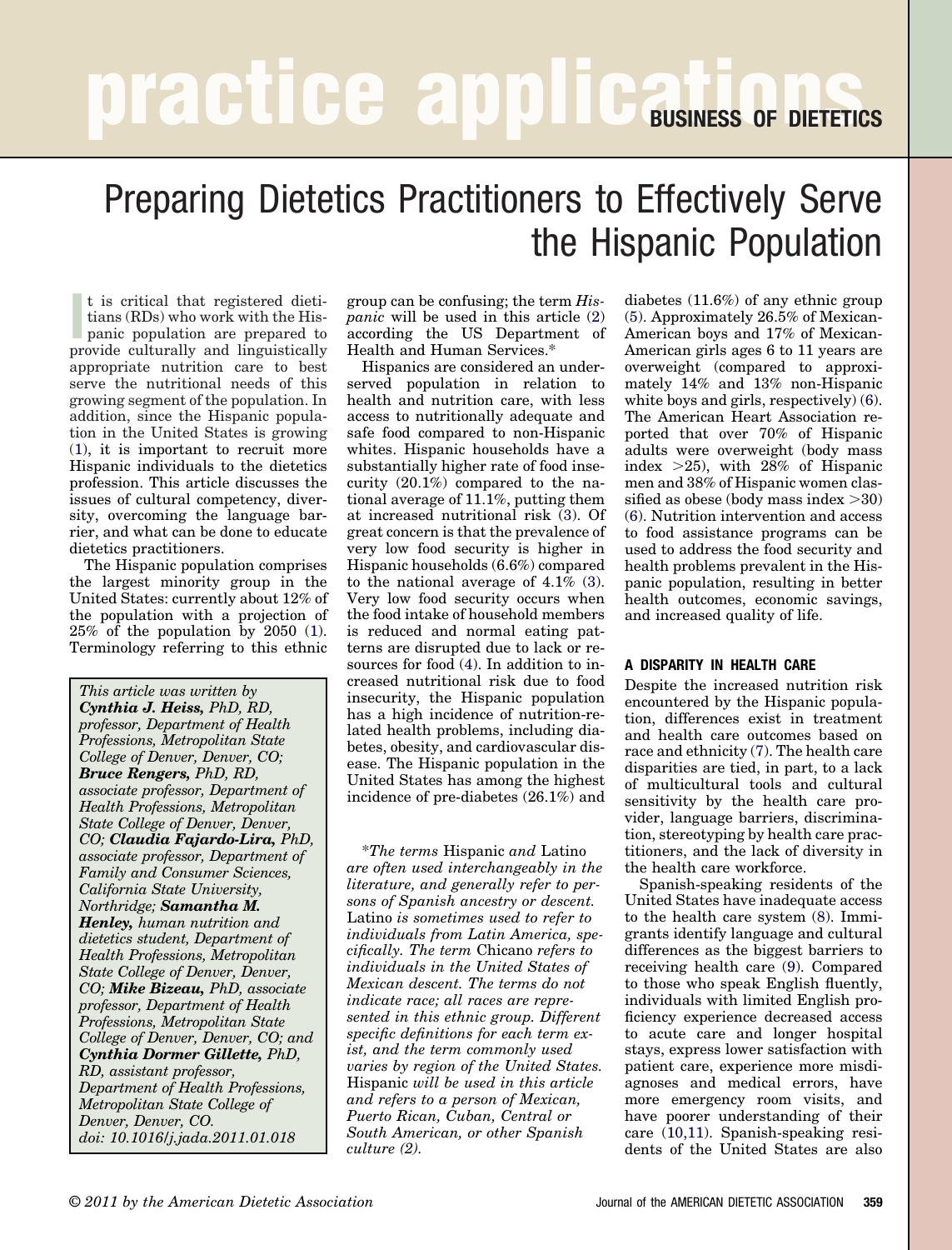less likely to receive preventive care such as immunizations, dental care, and breast and prostate screening than those who speak English [\(8\)](#page-4-0). Once Spanish-speaking clients enter the health care system, communication barriers often produce anxiety, stress, fear, poor compliance, and problems with medications and treatment [\(11\)](#page-4-0). Limited English proficiency has been identified as a barrier to the receipt of advice about diet among Hispanics [\(12\)](#page-4-0).

Disparities in health care were addressed in the Healthy People 2010 initiative with a goal to eliminate health disparities among racial and ethnic minority groups by 2010, with specific emphasis on cultural competency among health care providers [\(13\)](#page-4-0). The Healthy People 2010 Midcourse Review indicated some improvement in nutrition health care disparities with regard to the Hispanic population, but no progress in achieving the objective related to cultural competency [\(13\)](#page-4-0).

#### **CULTURAL SENSITIVITY**

Certainly, nutrition assistance programs are available to the general population in the United States, including the Supplemental Nutrition Assistance Program and the Special Supplemental Nutrition Program for Women, Infants, and Children (WIC), among others [\(14\)](#page-4-0). But do these programs effectively serve the Hispanic population? To develop and implement effective nutrition programs for this population, RDs need to have knowledge of and sensitivity toward the Hispanic culture, including dietary patterns and practices. It is also important to know and understand cultural idioms of how symptoms are explained and how they cause disease [\(9\)](#page-4-0). With over 40% of Hispanics being foreign-born, cultural values, attitudes, and practices related to health and nutrition persist in the United States [\(1\)](#page-4-0). RDs must be sensitive to the different societal, cultural, and economic factors that influence food choices and eating behaviors of the

Hispanic population in order to most effectively intervene in health promotion and treatment efforts [\(15\)](#page-4-0). Malena Perdomo, MS, RD, CDE, a bilingual RD practicing in Denver, states, "A good example is when the RD needs to accommodate the family as part of the nutrition counseling and allow time during the nutrition interview to gain trust and get to know the client and family." One example of cultural influence on health and eating behaviors in the Hispanic population is the influence of Catholicism, including the practice of Lent, which often includes abstinence of certain foods, and abstinence from meat on Fridays. Another is the practice of curanderismo, a form of folk healing that includes prayer, herbal medicine, healing rituals, and spiritualism common in some Hispanic communities [\(16\)](#page-4-0).

RDs must keep in mind, however, that much diversity exists within the Hispanic population. Because foods typically consumed, eating habits, and health practices and beliefs vary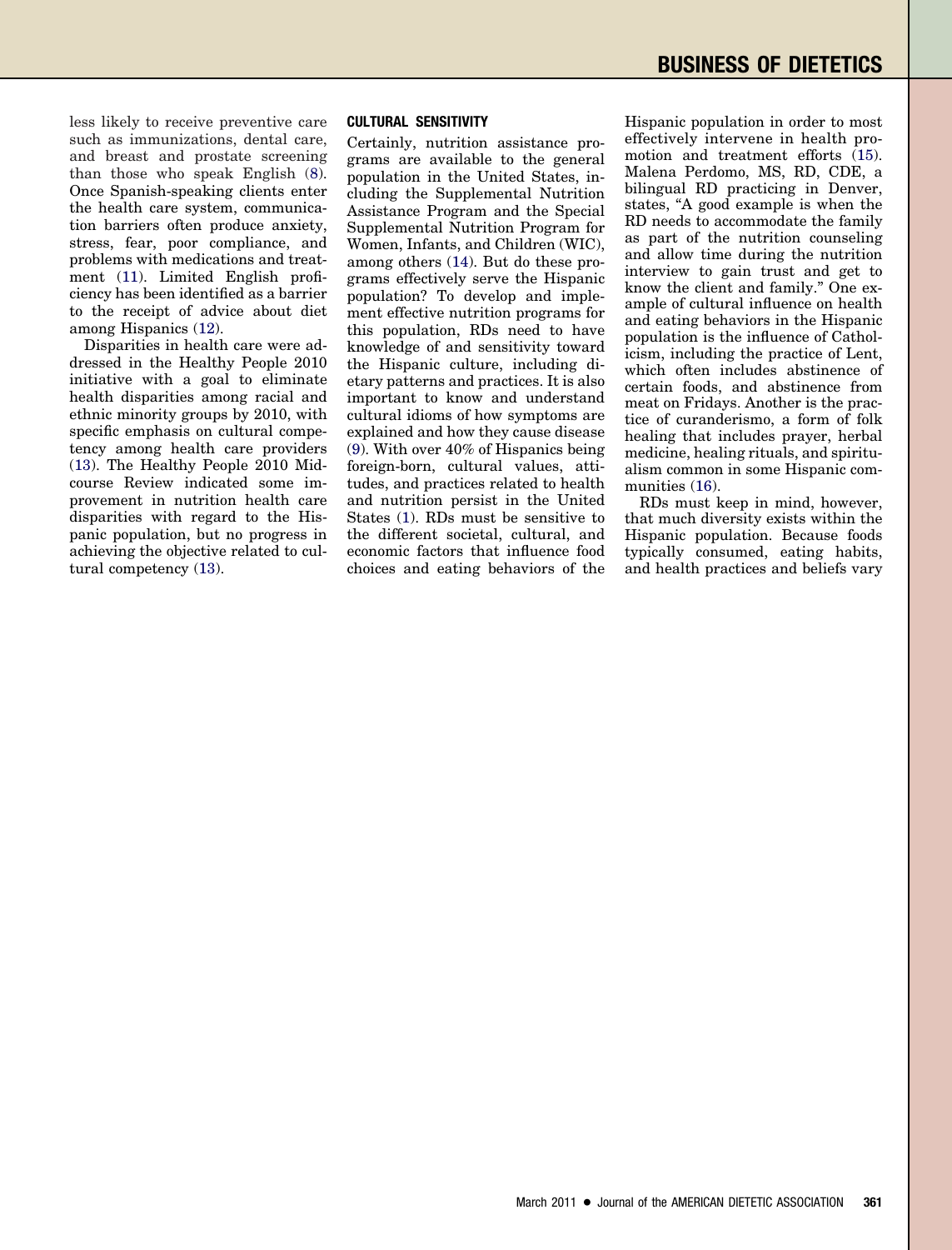so much within a culture and by region, it is highly unlikely that an RD can achieve true "cultural competence" regarding the Hispanic population. Country of origin, extent of continuing contact with country of origin, socioeconomic status, generation status, language, and level of acculturation are factors that vary widely among this population [\(17\)](#page-4-0). RDs must be aware that eating habits and health behaviors of Hispanics cannot be stereotyped, and thus a careful assessment of eating behaviors and health beliefs/practices must be performed for individuals or communities. "Even as a bilingual Latina RD, I had to learn all of the different ethnic dishes that are traditional of other countries. Mixed dishes are common and names of foods vary from country to country," says Perdomo, who is a native of the Republic of Panama. "For example, I didn't know what 'nopales' and 'burritos' were until I started to help Mexican-American clients."

Acceptance of health recommendations and compliance to dietary recommendations is much greater when cultural food traditions, preferences, and beliefs are honored. Caballero found that cultural and language barriers were significant factors that led to noncompliance with insulin regimens by Hispanic patients with diabetes [\(18\)](#page-4-0). The author concluded that increased cultural awareness and competence and increased use of Spanishspeaking diabetes educators (including RDs and other health professionals) would result in better diabetic control in the Hispanic patient population. These conclusions are supported by a recent study, which underscores the effectiveness of a culturally sensitive nutrition education program [\(19\)](#page-4-0). Eight weekly 1-hour classes taught in Spanish in the community resulted in low attrition during the program (two dropouts) and significant improvements in dietary and exercise behaviors in Latina women with low acculturation scores [\(19\)](#page-4-0).

In addition to community and health care settings, RDs in the foodservice industry need to be culturally competent. RDs as foodservice managers and directors are responsible for the production and delivery of safe and nutritious food and meals in hospital, school, prison, and restaurant settings. RDs in foodservice are also responsible for the supervision and training of staff. An estimated 20% of foodservice workers are Hispanic, with varying degrees of English proficiency [\(20\)](#page-4-0). Increasing the cultural awareness of RDs in foodservice, as well as increasing the number of Hispanic RDs in foodservice management positions, will enable them to be more effective in leading a large segment of their employees.

### **A LANGUAGE BARRIER**

Language is an important part of cultural competency. As mentioned previously, language barriers can adversely affect nutrition care [\(21\)](#page-4-0). According to a Pew Hispanic Center study, only 23% of first-generation and 88% of second-generation Hispanics in the United States said they were able to speak English very well [\(22\)](#page-4-0). RDs can use interpreters when working with patients, clients, or employees who speak Spanish only. However, interpreters are not always available, and when interpreters are used translation is dependent on the interpreter's understanding of what

the RD or client is trying to convey. In other words, the RD's or client's message may be lost in translation. Perdomo indicates, "A good example is when Mexican Americans say that they eat around 9:00 AM an 'almuerzo,' which is literally translated as lunch. In reality, this is breakfast, not lunch. The assessment could be that they are skipping breakfast; therefore, a possible recommendation would be to eat breakfast, which will be culturally translated as a recommendation to eat more."

Even with trained interpreters, some practitioners find it difficult to obtain accurate information and explain treatment options to clients. Interpreters are often unfamiliar with medical/nutrition terminology, tend to explain responses according to their own perceptions, and can be a barrier in developing rapport with a client [\(23\)](#page-4-0). In addition, interpreters may interfere with communication because they are viewed as an outsider to a private consultation [\(9\)](#page-4-0). Translated hand-outs may be an option, but the client will not be able to have questions that arise from the hand-outs answered. Moreover, in some cases, clients may not be able to read due to vision or literacy problems. Use of family members is also problematic as some clients feel loss of control over making their own decisions or may feel uncomfortable revealing important information in front of family members [\(11\)](#page-4-0).

Care by Spanish-speaking medical providers is rated by clients with higher satisfaction than care by non– Spanish-speaking providers, even when the Spanish ability of the provider was less than perfect [\(9,24,25\)](#page-4-0). Service from bilingual health care providers results in improved access to care and treatment, better participation by the client, and overall improved satisfaction with care [\(11,23\)](#page-4-0).

While even limited Spanish speaking ability by the provider may improve rapport with a client, limited fluency can result in miscommunication about important health issues. Levels of fluency in Spanish or any language vary greatly [\(26,27\)](#page-4-0). Level of fluency can have a significant impact on the clarity and completeness of communication between an RD and client. RDs need to know more than names of foods and simple phrases such as "What did you eat yesterday?"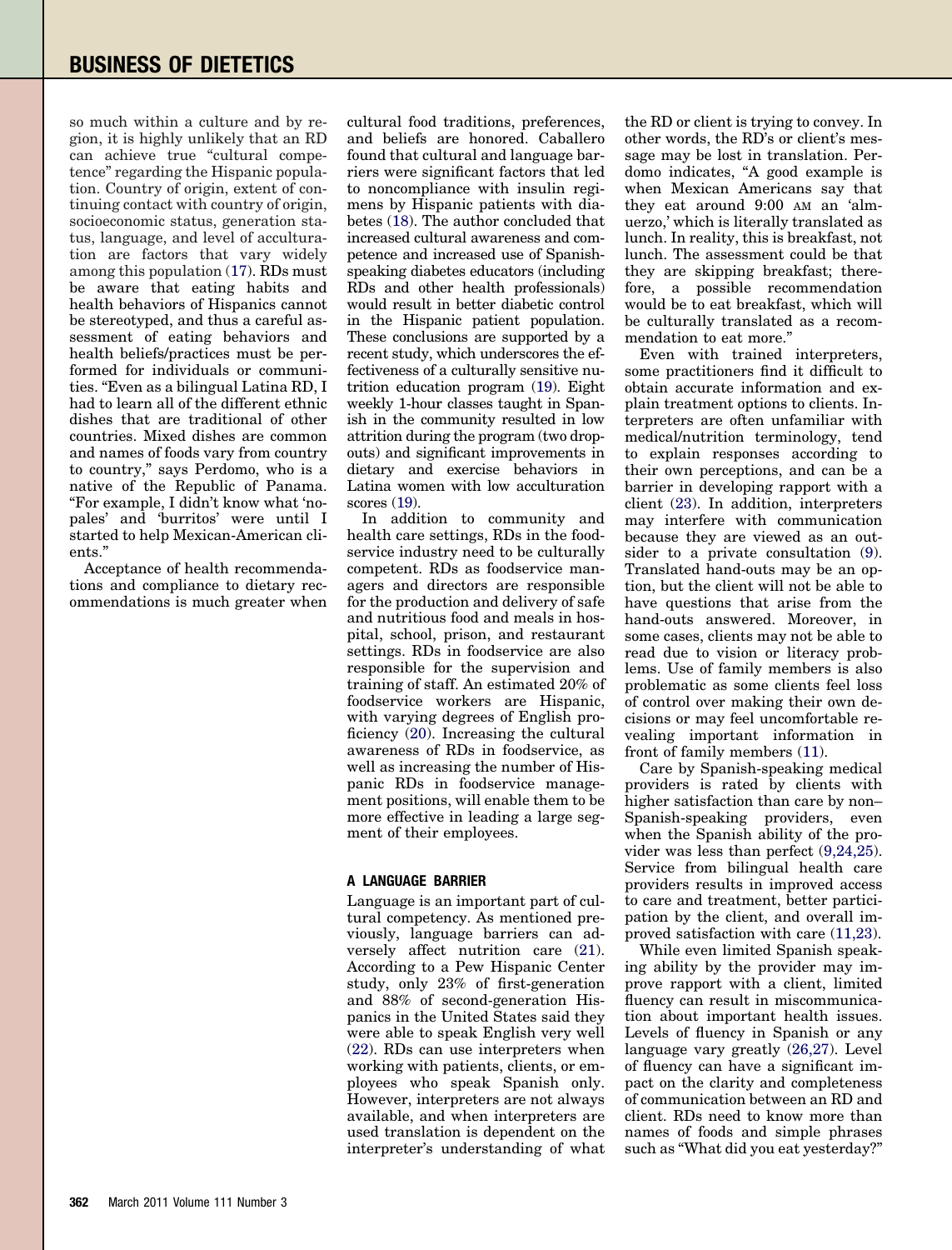Clients need to be able to explain their food behaviors as well as barriers to change to the RD. This leads to better nutritional care and greater probability that the client will follow through on changes. RDs working with monolingual Spanish populations should, therefore, be trained well beyond beginning levels of Spanish and have knowledge of specific vocabulary and cultural constructs related to diet. Ideally, standardized tests should be used by programs teaching Spanish to health practitioners to evaluate when specific and appropriate proficiency has been achieved [\(27\)](#page-4-0).

Thus, the ideal is for the RD working with a Spanish-speaking population to be fluent in Spanish. Laura McNally, MS, RD, Public Health/ Community Nutrition dietetic practice group chair, contends that language training of RDs needs to begin with undergraduate education (if not sooner) [\(21\)](#page-4-0). Cecelia Pozo-Fileti, MS, RD, FADA, president of Latino Health Communications, also advocates cultural immersion so that the RD can connect to the cultural food and preparation methods [\(21\)](#page-4-0).

In the foodservice setting, RDs must be able to communicate effectively with Hispanic employees to ensure understanding of policies and procedures for food storage, preparation, and delivery. Knowledge of the importance of special diets is particularly important in health care settings, and training in food safety is vital in all foodservice settings. A language barrier during training and supervision has the potential to result in harm to the general public.

### **A PROFESSIONAL DIVERSITY ISSUE**

Although the public generally relates better to health practitioners with a similar ethnic background, over 90% of RDs are non-Hispanic whites, and only 3% of RDs are Hispanic [\(28\)](#page-4-0). According to Fitz and Mitchell, "perceived ethnic and social differences with health care providers often discourage consumers from seeking care or sharing intimate information required for appropriate treatment" [\(29\)](#page-4-0). Thus, greater recruitment of Hispanics into the profession of dietetics and increased cultural competency of non-Hispanic RDs would better serve this population. One example of a federally funded program in particular that would benefit from Spanishspeaking and culturally competent RDs is the WIC program. WIC is a federally funded food assistance, health care referral, and nutrition education program for low-income pregnant and breastfeeding women and children. Hispanics make up 41.2% of WIC participants, and trends indicate the percentage is rising [\(14\)](#page-4-0).

The American Dietetic Association (ADA) recognizes the need for diversity within the profession to serve an increasingly diverse population in the United States. The 2006 ADA Environmental Scan acknowledged the increase in the Hispanic population, and identified the need for greater cultural awareness of the health problems faced by ethnic groups, including language skills and cultural sensitivity [\(30\)](#page-4-0). Increasing the number of Hispanic students in dietetics programs will not only result in a larger number of RDs familiar with the culture, but also, non-Hispanic dietetics students will learn about the culture from being in classes with Hispanic students and, thus, become more culturally competent through interaction with classmates.

ADA created a Diversity Philosophy Statement that is posted on the organization's Web site, which states, in part, "ADA's mission and vision are most effectively realized through the promotion of a diverse membership that reflects cultural, ethnic, gender, racial, religious, sexual orientation, socioeconomic, geographical, political, educational, experiential and philosophical characteristics of the public it serves" [\(31\)](#page-4-0). In addition, ADA's 2008 Strategic Plan includes addressing health disparities and providing relevant and valued products and services for a diverse population [\(32\)](#page-4-0). Unfortunately, a lack of diversity in the profession is still an issue, as the Report on the American Dietetic Association/Commission on Dietetic Registration 2008 Needs Assessment indicated that the percentage of RDs who referred to themselves as "white" was 84%, with 3% indicating they were Hispanic [\(28\)](#page-4-0).

### **WHAT CAN BE DONE**

The need for RDs who can speak Spanish and are culturally competent with regard to the Hispanic population is obvious. To educate RDs to be better prepared to serve this growing yet underserved segment of the population, programs that provide opportunities for dietetics students and practitioners to learn about Hispanic food practices and culture and increase Spanish speaking proficiency would be helpful. For example, Metropolitan State College of Denver offers a summer cultural immersion experience in which students spend 4 to 6 weeks in Cuernavaca, Mexico, taking intensive Spanish classes at Kukulcan Spanish Language School as well as courses in community nutrition and food and culture. Spanish proficiency will be directed toward learning dietetic-related Spanish that can be used in nutrition programs and health care settings. Classroom discussion will role play use of dietetic Spanish in simulated nutrition situations. Actual practice in the community will also be included once some level of proficiency is acquired. Collaboration with the Hispanic community is vital to providing opportunities for dietetic students to gain exposure to Hispanic culture, including food practices and health beliefs.

Recruiting Hispanic individuals to the dietetics profession is also key to better serve the Hispanic population. Didactic Programs in Dietetics and Dietetic Internship Programs need to develop strategies to increase interest and enrollment of Hispanic individuals in dietetics programs. The ADA has made efforts to increase diversity in the profession [\(33\)](#page-4-0), and currently provides awards and grants to individuals and projects that promote diversity. A diversity mentoring toolkit is also available through ADA that includes training materials and advice to recruit K-12 students to the profession [\(34\)](#page-4-0). In addition, the ADA has media spokespersons who specialize in Latino Nutrition, including Ximena Jimenez, MS, RD, LD, and, Malena Perdomo, MS, RD, CDE, who is also an adjunct faculty member at Metropolitan State College of Denver. Despite ADA's efforts, Hispanics remain underrepresented in the profession [\(28\)](#page-4-0). Crucial to the development of effective recruitment strategies is an understanding of the reasons Hispanics do or do not consider the profession, and the barriers to educational access. Faculty at Metro State are also conducting surveys to under